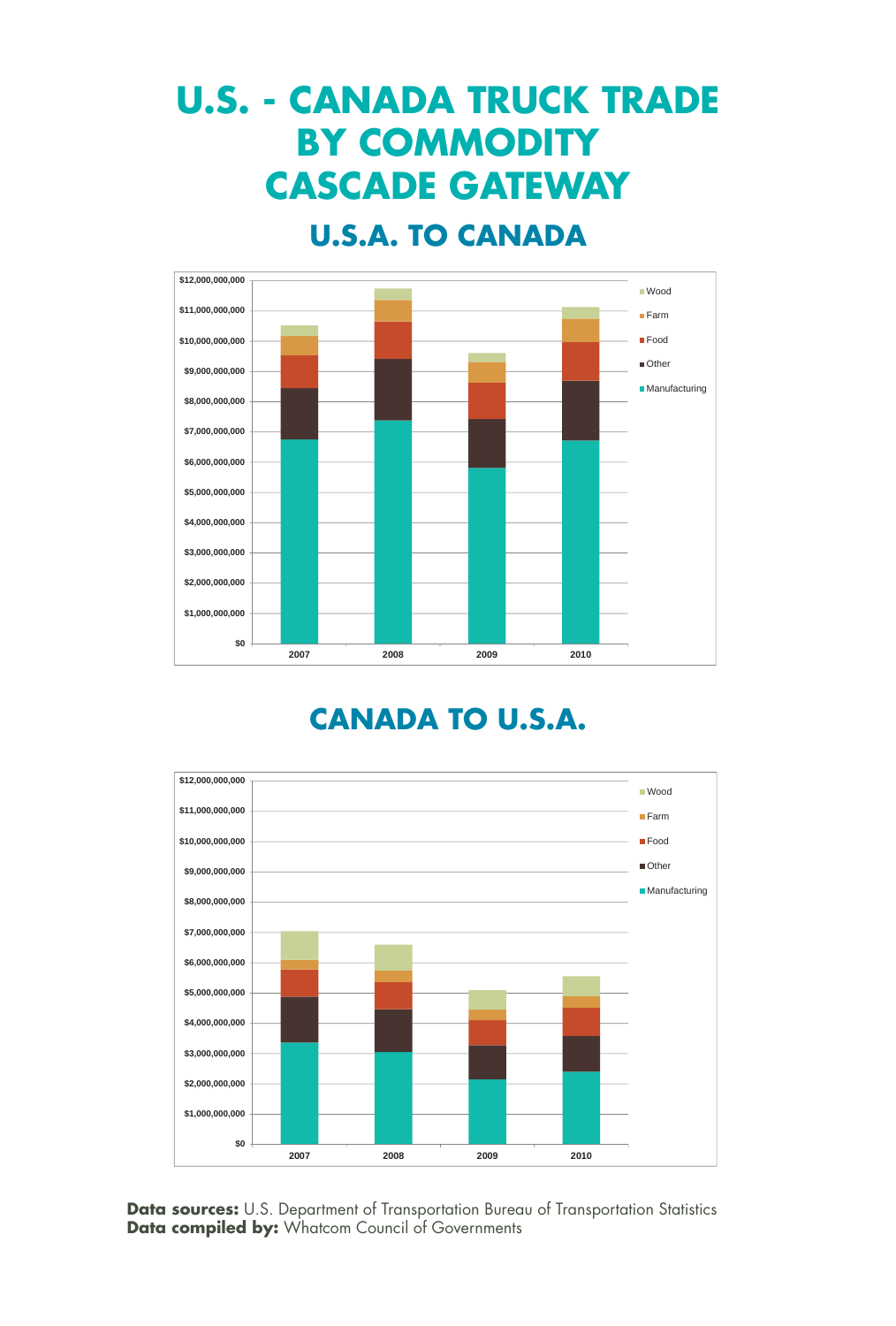# **U.S. - CANADA RAIL TRADE BY COMMODITY CASCADE GATEWAY**

#### **U.S.A. TO CANADA**



#### **CANADA TO U.S.A.**

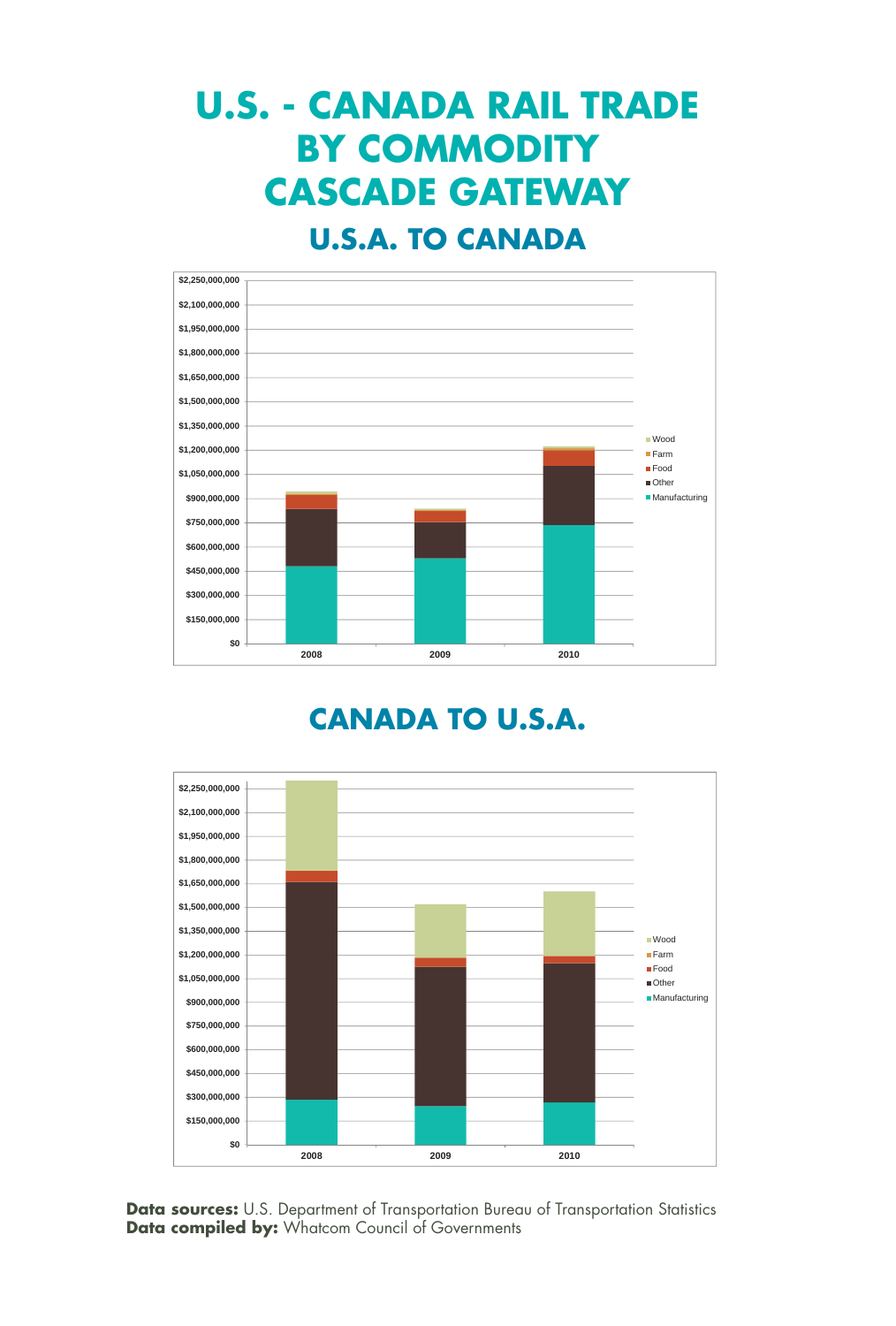## **PACIFIC HIGHWAY TRUCK TRADE BY COMMODITY**

### **U.S.A. TO CANADA**



#### **CANADA TO U.S.A.**

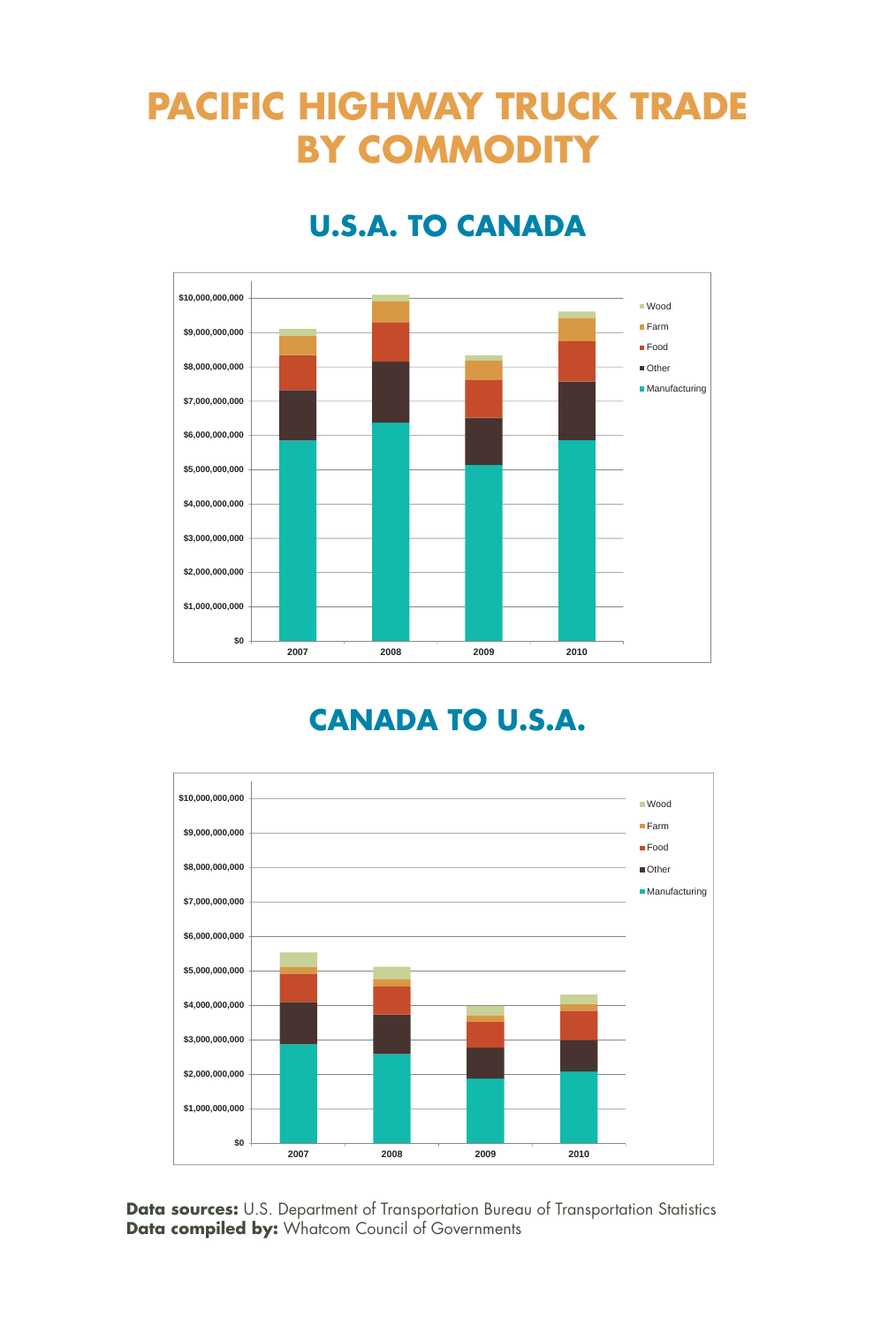## **PACIFIC HIGHWAY RAIL TRADE BY COMMODITY**

### **U.S.A. TO CANADA**



#### **CANADA TO U.S.A.**

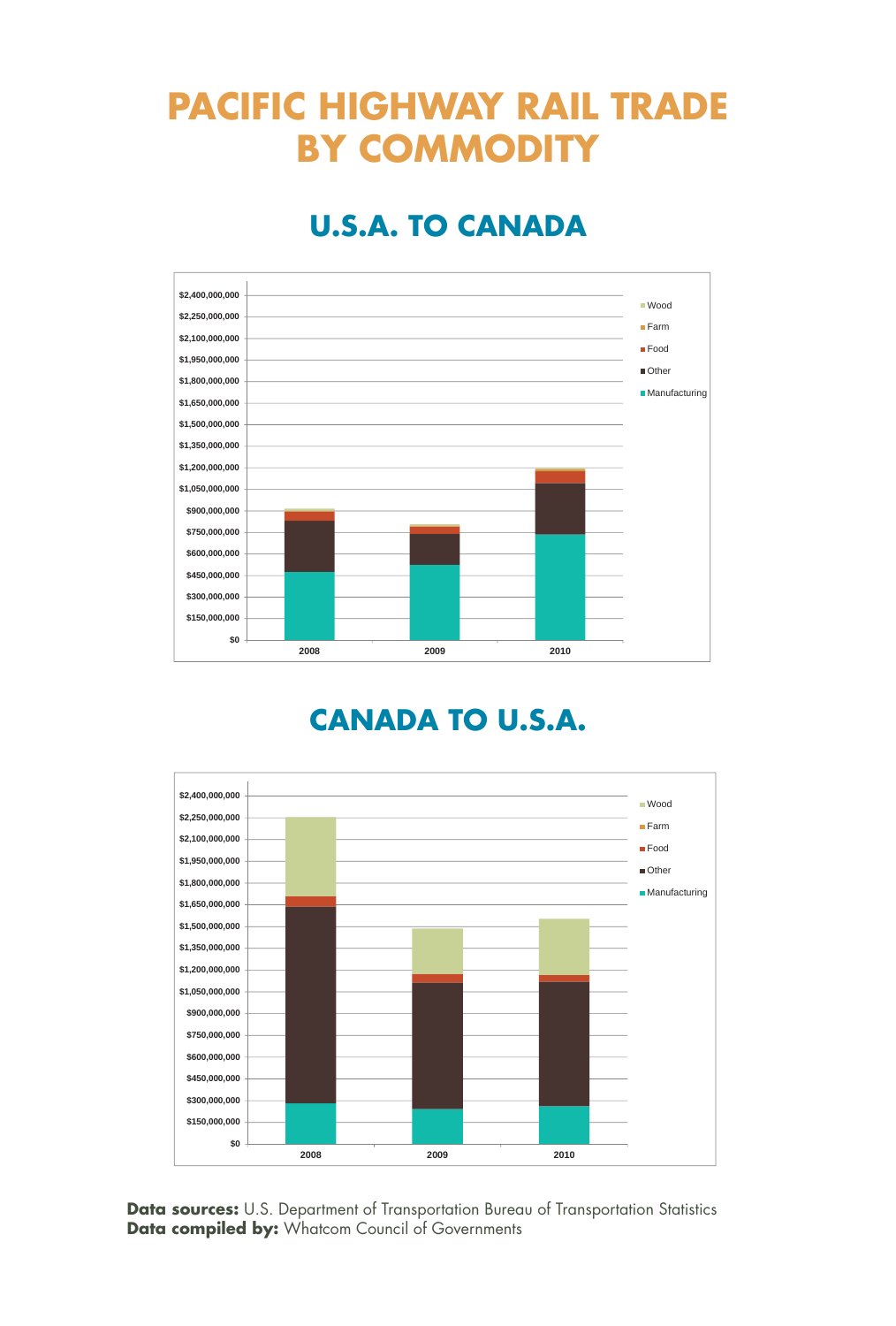## **LYNDEN/ALDERGROVE TRUCK TRADE BY COMMODITY**



### **U.S.A. TO CANADA**

#### **CANADA TO U.S.A.**

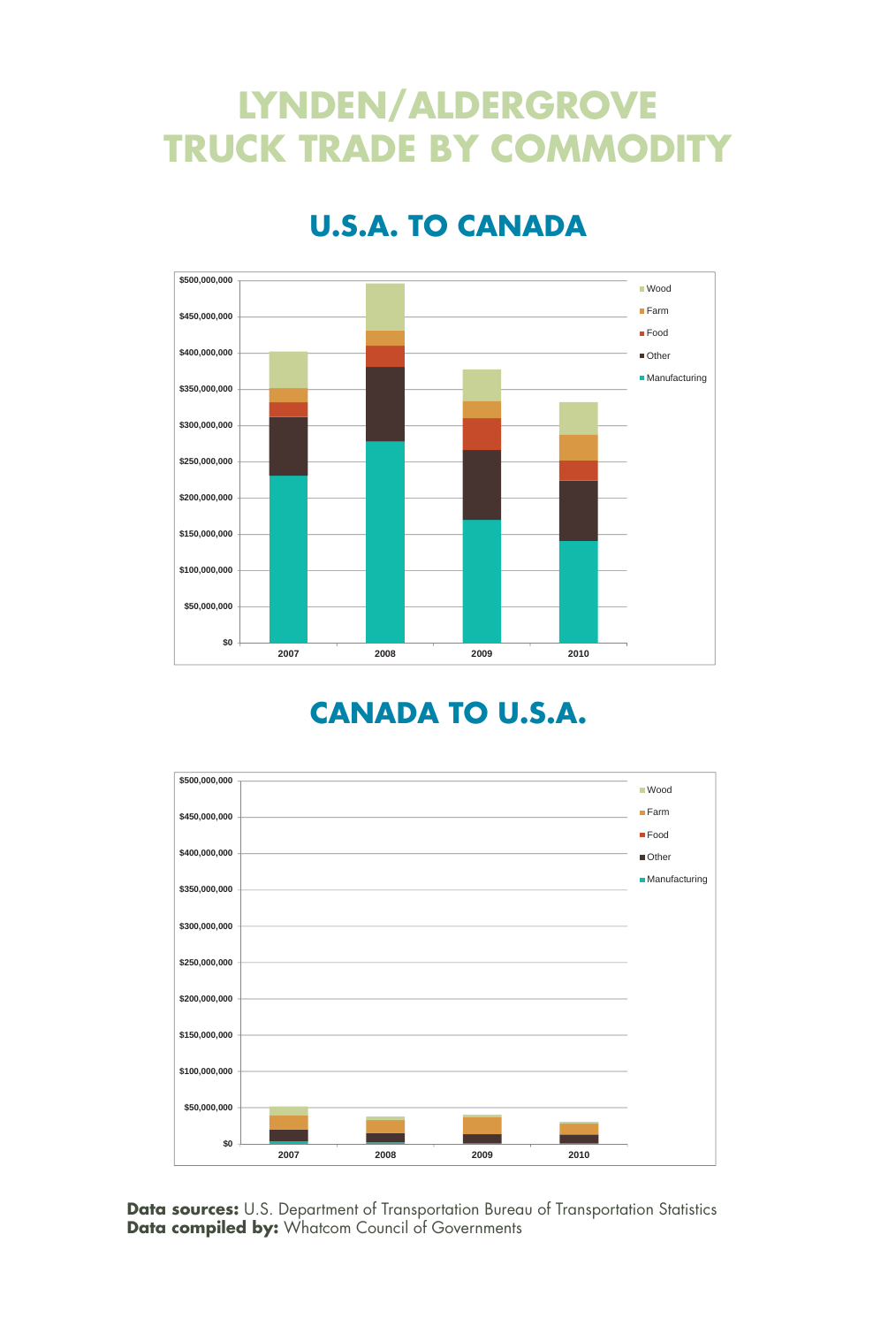## **SUMAS/ABB-HUNTINGDON TRUCK TRADE BY COMMODITY**



### **U.S.A. TO CANADA**

#### **CANADA TO U.S.A.**